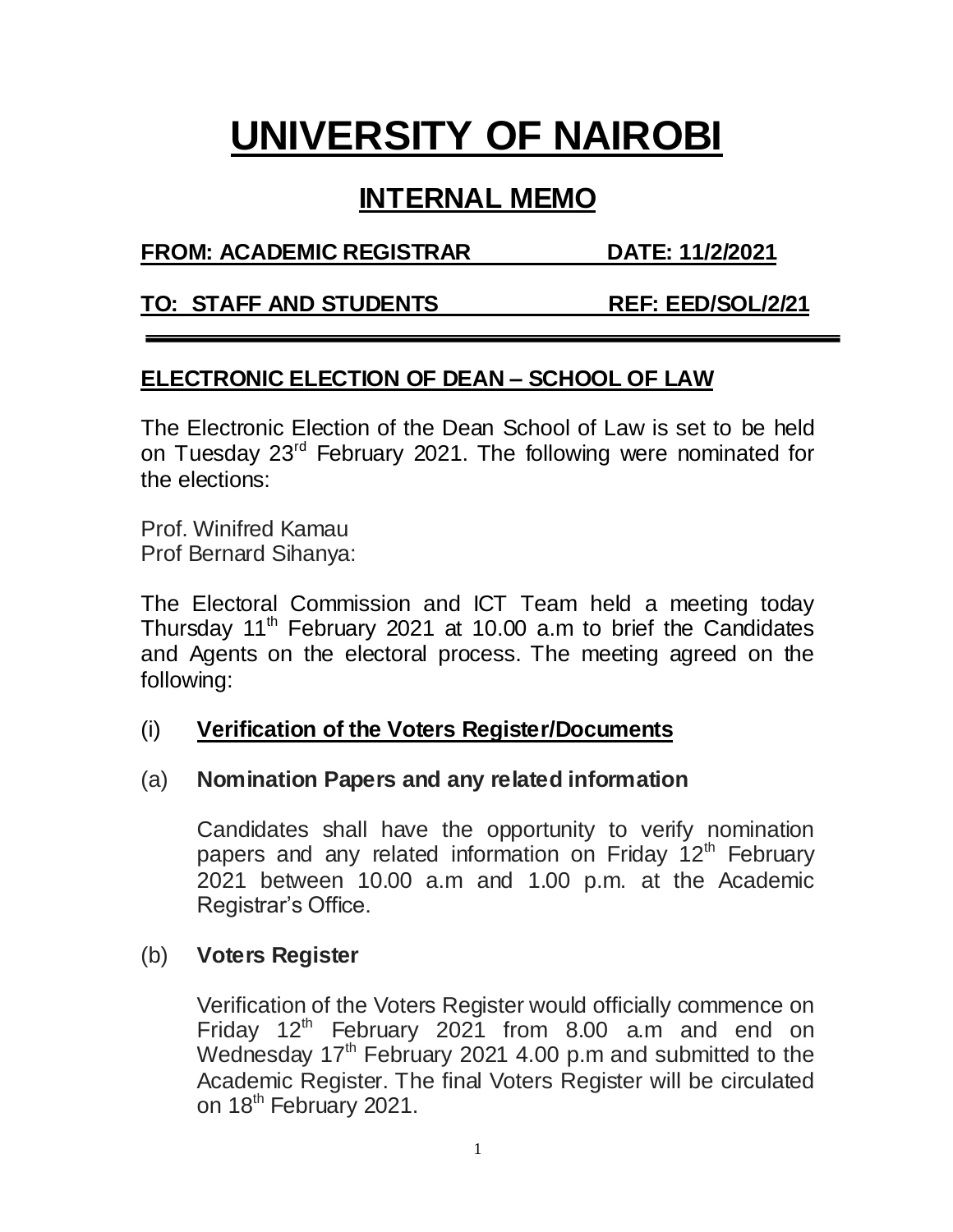The Dean and Chairmen of Departments are requested to facilitate the verification process as per Statute XIX. All the candidates will be required to submit written approvals for the verified Voters Register to be used for election purposes.

#### (ii) **Mock Election**

To be held on Friday  $19<sup>th</sup>$  February 2021 between 8.00 to 4.00 p.m.

#### (iii) **Voting on the Election Day**

Voting will begin at 8.00 a.m to 4.00 p.m on Tuesday  $23<sup>rd</sup>$ February 2021

#### (iv) **Announcement of Results**

The Dean shall convene a virtual School Board meeting at 4.30 p,m on Tuesday 23<sup>rd</sup> February 2021 for announcement of the results.

Please find Procedure for Virtual Election of Deans which was approved by the University Senate held on 22<sup>nd</sup> December 2020, information on persons qualified to vote and instructions on how to cast electronic vote for your ease of reference.



## **WEBUYE,H.O.D ACADEMIC REGISTRAR**

Cc

Vice Chancellor Deputy Vice-Chancellor(AA) Principals, CHSS Dean, School of Law Registrar, CHSS